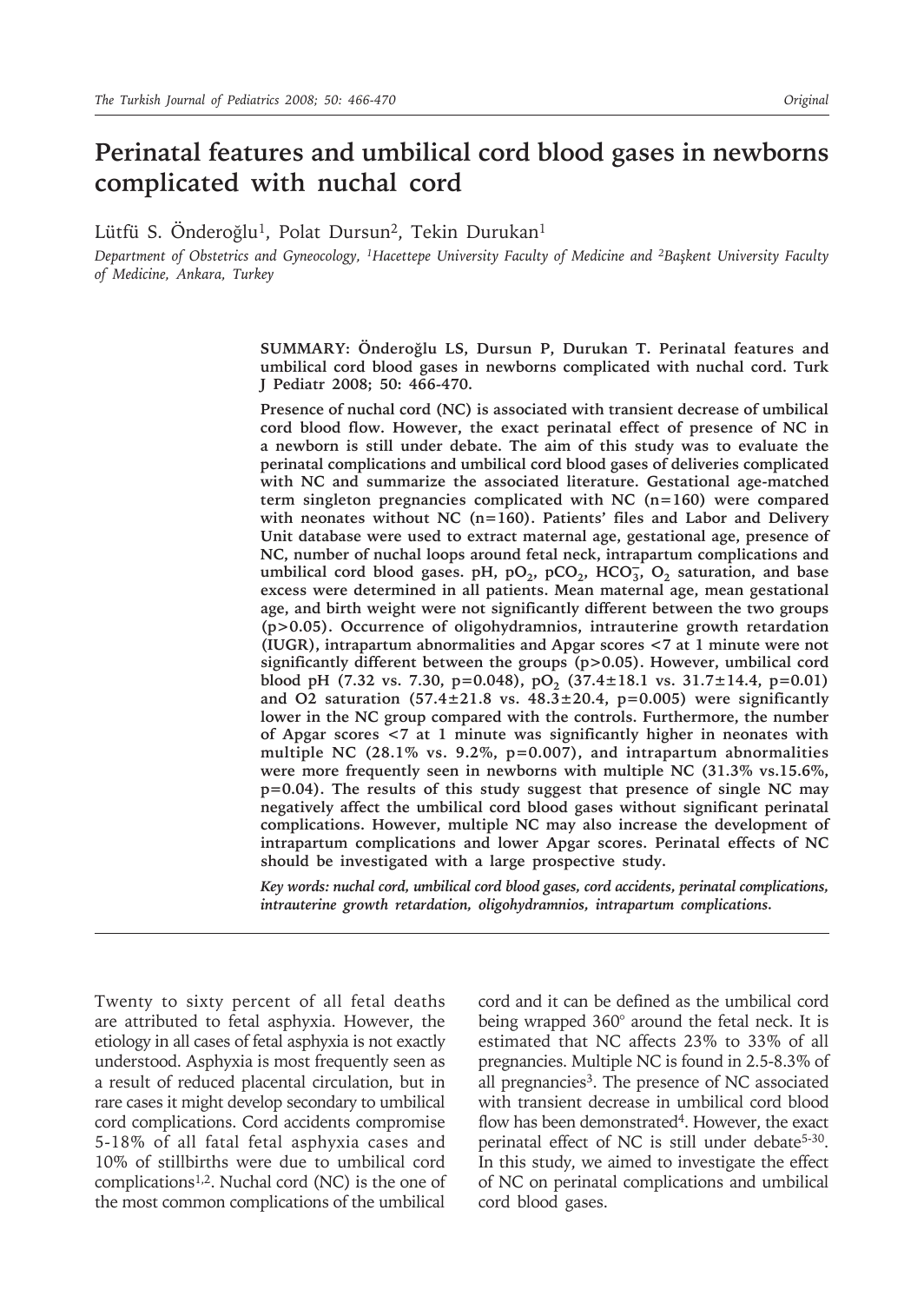### **Material and Methods**

We retrospectively evaluated our department's database to identify neonates born with NC between 2002-2004. We identified 160 consecutive singleton pregnancies complicated with NC eligible for the analysis of all the study parameters. Among them, 32 (10.6%) were complicated with two or more NC. One hundred sixty consecutive singleton term neonates uncomplicated with NC delivered vaginally during the same period served as the control group.

Eligibility criteria for inclusion in the analysis were as follows:

- 1. Term singleton pregnancies (37-42 weeks),
- 2. Spontaneous pregnancy
- 3. Vertex presentation
- 4. No congenital malformation
- 5. No maternal medical problems
- 6. No evidence of infection
- 7. Availability of all the study parameters.

Patients' files and Labor and Delivery Unit database and computerized laboratory database were used to extract maternal age, gestational age, gravida, parity, presence of NC, number of nuchal loops around fetal neck, Apgar scores, perinatal complications including oligohydramnios, small for gestational age (SGA), intrauterine growth retardation (IUGR), meconium staining, intrapartum fetal heart rate abnormalities and umbilical cord blood gases. pH, pO<sub>2</sub>, pCO<sub>2</sub>, HCO<sub>3</sub>, O<sub>2</sub> saturation, and base excess were determined in all patients. Apgar scores of the neonates were assessed by a pediatrician in the delivery room.

Blood samples from an umbilical artery were drawn into heparinized syringes from the placental side of the clamped umbilical cord. The pH,  $pCO_2$ ,  $pO_2$ ,  $HCO_3^-$  and base excess were assessed using a standard laboratory blood gas machine. Student's t test, Mann-Whitney U and chi-square tests were used for statistical analysis. Statistical significance level was set at 0.05.

#### **Results**

Mean age  $(29.6 \pm 5.0 \text{ vs. } 29.1 \pm 5.7)$ , gestational age  $(38^{2/7} \text{ vs. } 38^{4/7})$ , gravida  $(2.3 \pm 1.4 \text{ vs. } 38^{4/7})$  $2.3 \pm 1.3$ ) and birth weight  $(3178 \pm 595$  vs. 3146±539) were not significantly different between the two groups (Table I). However, mean parity was significantly higher in the NC group  $(0.91 \pm 0.8 \text{ vs. } 0.7 \pm 0.8, \text{ p} = 0.01)$ . NC was also seen more frequently in multiparous women compared with nulliparous women (34.9% vs. 65.1%, p=0.01). Furthermore, presence of oligohydramnios (11.2% vs. 6.9%, p=0.24), IUGR/SGA (14.9% vs. 12.5%, p=0.54), and intrapartum abnormalities (15.6% vs. 16.9%, p=0.76) as well as overall perinatal complications  $(34\% \text{ vs. } 28.8\%, \text{ p=0.32})$  were not significantly different between the two groups. Apgar scores <7 at 1 minute were also not significantly different between the groups. However, umbilical cord blood pH (7.3 vs. 7.3, p=0.048),  $PO_2$  $(37.4 \pm 18.1 \text{ vs. } 31.7 \pm 14.4, \text{ p=0.01})$  and O<sub>2</sub> saturation  $(57.4 \pm 21.8 \text{ vs. } 48.3 \pm 20.4, \text{ p} = 0.005)$ were significantly lower in the NC group compared with the control group (Table II). Multiple NC was seen in  $10.6\%$  (n=32) of all neonates analyzed in this study, while this figure was 20% among the NC group. Further comparison of these babies with the control group did not reveal significant differences with respect to antepartum complications including oligohydramnios and presence of IUGR/SGA. However, Apgar scores <7 at 1 minute were significantly higher in neonates with multiple NC (28.1% vs. 9.2%, p=0.007). Furthermore,

|                               | Nuchal cord $(-)$ | Nuchal cord $(+)$ | Ρ    |
|-------------------------------|-------------------|-------------------|------|
| Maternal age                  | $29.55 \pm 5.0$   | $29.08 \pm 5.7$   | 0.45 |
| Gestational age               | $38^{2/7}$        | 384/7             | 0.34 |
| Gravida                       | $2.3 \pm 1.4$     | $2.3 \pm 1.3$     | 0.73 |
| Parity                        | $0.66 \pm 0.8$    | $0.91 \pm 0.8$    | 0.01 |
| Birth weight                  | $3178 \pm 595$    | $3146 \pm 539$    | 0.62 |
| History of previous pregnancy |                   |                   | 0.01 |
| Nulliparous                   | 59 (50.9%)        | 45 (34.9%)        |      |
| Multiparous                   | 57 (49.1%)        | 84 (65.1%)        |      |

**Table I.** Demographic Features of the Groups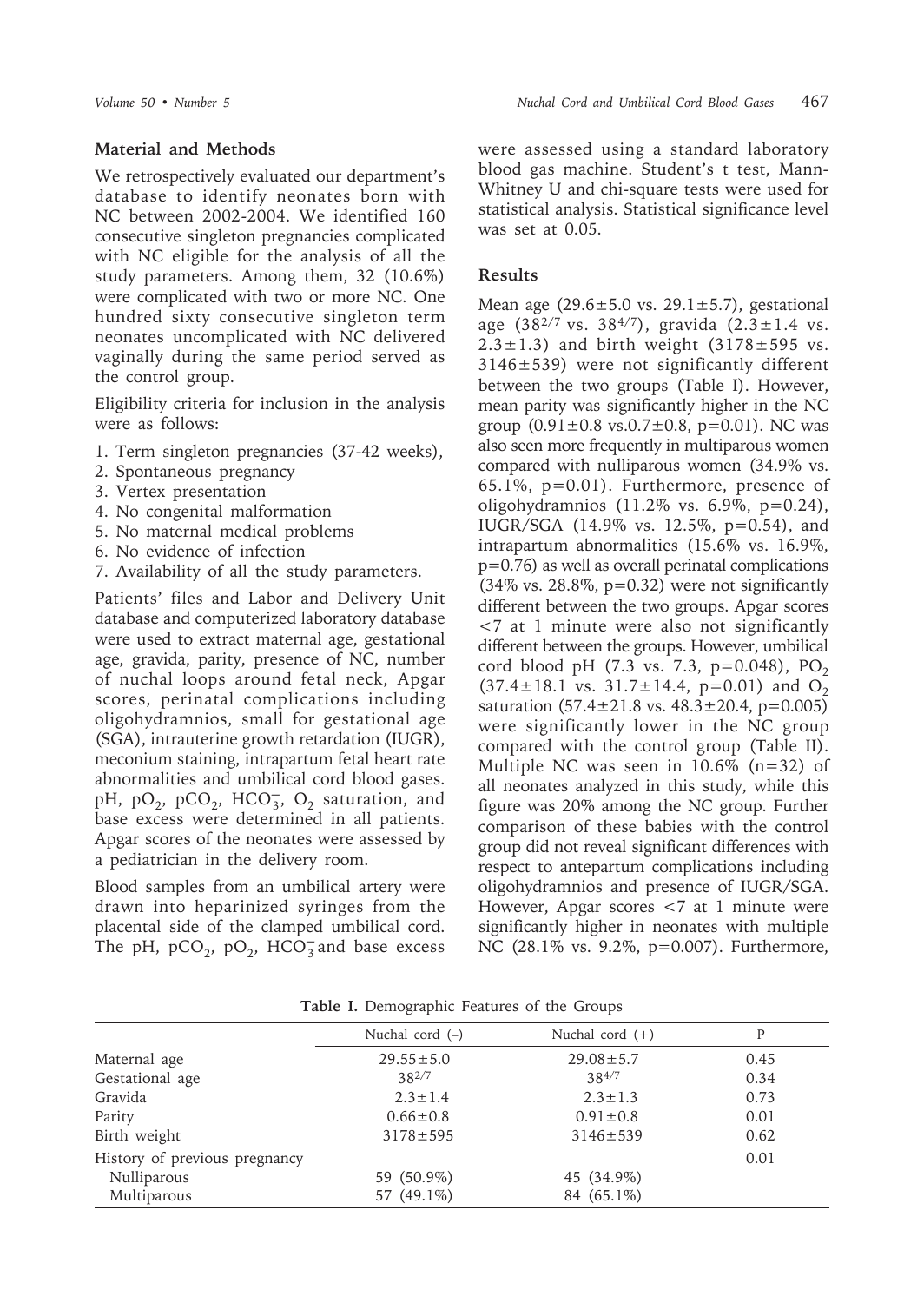|                  | Nuchal cord $(-)$ | Nuchal cord $(+)$ | P     |
|------------------|-------------------|-------------------|-------|
| pH               | 7.32              | 7.30              | 0.048 |
| PO <sub>2</sub>  | $37.4 \pm 18.1$   | $31.7 \pm 14.4$   | 0.01  |
| PCO <sub>2</sub> | $43.6 \pm 9.5$    | $45.8 \pm 9.4$    | 0.13  |
| HCO <sub>3</sub> | $22.3 \pm 3.9$    | $22.9 \pm 5.3$    | 0.95  |
| $O2$ saturation  | $57.4 \pm 21.8$   | $48.3 \pm 20.4$   | 0.005 |
| BE               | $-3.7 \pm 3.3$    | $-3.8 \pm 3.1$    | 0.87  |

**Table II.** Umbilical Cord Blood Gases in Deliveries Complicated with Nuchal Cord

BE: Base excess.

intrapartum abnormalities including abnormal fetal heart rate and meconium staining were more frequently seen in newborns with multiple NC (31.3% vs. 15.6%, p=0.04). Parity of women delivering fetuses with multiple NC was significantly higher than in controls  $(1.1 \pm 0.9)$  $vs.0.7\pm0.9$ ,  $p=0.009$ ). There was one stillbirth complicated with five nuchal loops.

## **Discussion**

It is not a recent idea that cord accidents may cause fetal distress and intrapartum complications. It has been reported that coiling of the umbilical cord had been described as "one of the dangers of eighth month" by Hippocrates or an unknown disciple in a book entitled "De Octimestri Partu". In 1657, Harvey suggested that interruption of umbilical cord blood flow may be a cause of fetal death in the fetus with cord compression. In 1750, the British obstetrician William Smeille described a stillbirth fetus with four nuchal  $loops<sup>7,8</sup>$ .

The etiology and pathogenesis of NC are not exactly understood. However, there are some risk factors, including length of the cord, hyperactivity of the fetus, male gender, monozygotic twins, prior history of cord accidents, and posterior localization of the placenta. NC can be classified into two types according to be pattern of looping: type A, nuchal loop that encircles the fetal neck in an unlocked pattern, and type B, nuchal loop that encircles the neck in a locked pattern. Type A can undo itself but type B cannot. In a prospective review of NC, the type B pattern occurred in 1 in 50 births. Cesarean section and stillbirth were more associated with type B pattern<sup>9,10</sup>.

In modern obstetrics, Kan-Pun-Shui and Eastman<sup>11</sup> published the first well-designed study about NC and its perinatal effects in 1957. In this study, the incidence of one and two

nuchal loops around the fetal neck was 20% and 2.5%, respectively, and the authors could not demonstrate any relationship between presence of NC and perinatal mortality<sup>11</sup>. Two subsequent studies also found no relationship between NC and poor perinatal outcomes $12,13$ . In the study of Morrison<sup>1</sup>, 48% of full-term asphyxiated infants had cord accidents. Stembera and Horska4 also reported that presence of NC was associated with transient decrease in umbilical cord blood flow. Although some studies suggest that presence of NC may associate with poor perinatal outcomes, other studies could not demonstrate a negative effect of NC on the fetus. Therefore, there is an on-going debate about the perinatal effects of NC10,14-17.

Carey et al.17 investigated the effect of NC on birth weight. In their study, the mean birth weight did not significantly differ in newborns with one or multiple NC compared with the control group (3,206 g or 3,135 g vs. 3,252 g;  $F=.08$ ,  $P=.7$ ). However, Lipitz et al.<sup>18</sup> reported that incidence of NC was significantly lower in infants weighing less than 2000 g at birth. On the other hand, Osak et al.14 reported that infants with the cord around the neck were slightly smaller  $(3481 \pm 467$  versus  $3548 \pm 475$  g, p<0.001). Although Sornes<sup>15</sup> suggested fetal growth restriction is associated with umbilical cord encirclement and also that severity of growth restriction was positively related with the number of encirclements, we could not show any significant differences with respect to oligohydramnios and/or SGA/ IUGR between the groups. In our study, mean birth weight was 3146±539 in the NC group while it was  $3178 \pm 595$  in the control group  $(p=0.62)$ . Thus, we believe that birth weight is not affected by presence of NC, as concluded by Carey et al.17. Furthermore, we found that presence of NC was significantly associated with parity. Both single and multiple NC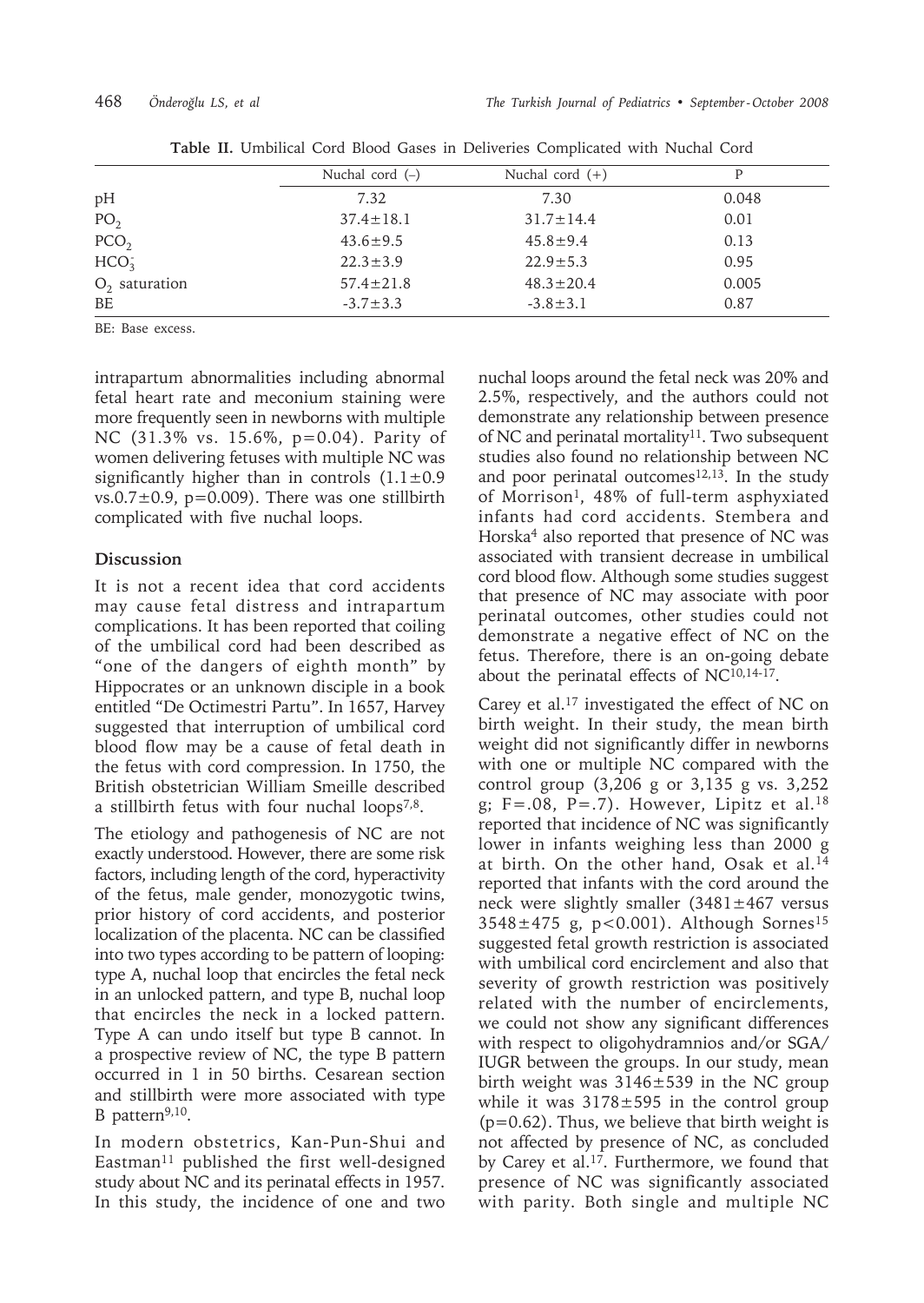were more frequently observed in multiparous compared with nulliparous women. However, we could not explain the relationship between parity and the development of NC.

Some authors reported increased prevalence of intrapartum fetal heart rate abnormalities, meconium staining and low Apgar scores in fetuses born with NC4,19-21. Larson et al.21 reported that presence of multiple NC entanglements was significantly related with abnormal fetal heart rate pattern during labor (p<0.001) and that infants were more likely to have meconium  $(p=0.013)$ , a low 1-minute Apgar score ( $p < 0.001$ ), and a low umbilical artery pH  $(\leq 7.10)$ . In our study, intrapartum abnormalities including meconium staining, abnormal fetal heart rate patterns and acute fetal distress were not significantly different in fetuses complicated with single NC compared with the controls. However, when we compared neonates complicated with multiple NC with controls, we saw that fetuses complicated with multiple NC had significantly higher rates of intrapartum abnormalities (15.6% vs. 31.3%,  $p=0.04$ ), as suggested by Larson et al.<sup>21</sup>. We also had one stillbirth complicated with five nuchal loops around the fetal neck.

Hankins et al.<sup>20</sup> reported that newborns with NC had an increased prevalence of umbilical artery acidemia and more variable fetal heart rate decelerations in the first and second stages of labor. Also, Martin et al.<sup>22</sup> recently reported increased prevalence of acidosis in newborns with NC compared with the controls. Similar to Martin et al.<sup>22</sup>, we found that umbilical artery pH (7.32 vs. 7.30, p=0.048), pO2 (37.4±18.1 vs.  $31.7 \pm 14.4$ ,  $p=0.01$ ), and O2 saturation  $(57.4 \pm 21.8 \text{ vs. } 48.3 \pm 20.4, \text{ p}=0.005)$  were significantly lower in neonates complicated with NC. NC was reported as associated with transient decrease in umbilical cord blood flow especially during active labor4. Worsening of the umbilical cord blood gases may be explained by this mechanical obstruction of the umbilical cord.

Larson et al.<sup>21</sup> reported that presence of multiple NC was associated with low Apgar scores at 1 minute. In our study population, we could not determine any significant differences with respect to presence of single NC and Apgar scores at 1 minute. However, neonates with multiple NC had significantly lower

Apgar scores at 1 minute compared with the control group. Some authors have suggested that presence of NC may increase the risk of severe spastic cerebral palsy16. It has also been reported that presence of tight NC may increase free oxygen radical activity in the umbilical cord blood of fetuses<sup>30</sup>. Clapp et al.<sup>5</sup> suggested that the presence of tight or multiple NC might be associated with development of subclinical deficit in neurodevelopmental performance at 1 year of age<sup>5</sup>. Nelson and Grether<sup>31</sup> also reported that there may be an association between tight NC and unexplained spastic quadriplegia. However, Greenwood and Impey32 could not demonstrate an association between cerebral palsy and NC. Pregnancies complicated with multiple NC may demonstrate higher rates of intrapartum abnormalities and low Apgar scores. Also, NC may have longterm developmental effects. While it might thus be suggested that pregnancies complicated with NC should be followed as high-risk pregnancies, this should be confirmed in large prospective studies.

We conclude that the presence of single NC may negatively affect the umbilical cord blood gases without significant perinatal complications, while presence of multiple NC may increase the development of intrapartum complications such as meconium staining, abnormal fetal heart rate and acute fetal distress. Perinatal effects and long-term complications of NC should be investigated with large prospective studies in order to eliminate the potential confounding factors of the retrospective studies.

#### **REFERENCES**

- 1. Singer DB, Macpherson T. Fetal death and the macerated stillborn fetus. In: Wigglesworth JS, Singer DB (eds.). Textbook of Fetal and Perinatal Pathology Vol. 1. Boston: Blackwell Scientific Publications; 1991: 266-267.
- 2. Hansen HS, Hillersborg B. Antepartum looping of the umbilical cord. Acta Obstet Gynecol Scand 1988; 67: 475-476.
- 3. Larson LD, Rayburn WF, Crosby S, Thurnau GR. Multiple nuchal cord entanglements and intrapartum complications. Am J Obst Gynecol 1995; 173: 1228-1231.
- 4. Stembera ZK, Horska S. The influence of coiling of the umbilical cord around the neck of the fetus on its gas metabolism and acid-base balance. Biol Neonate 1972; 20: 214-225.
- 5. Clapp JF 3rd, Stepanchak W, Hashimoto K, Ehrenberg H, Lopez B. The natural history of antenatal nuchal cords. Am J Obstet Gynecol 2003; 189: 488-493.